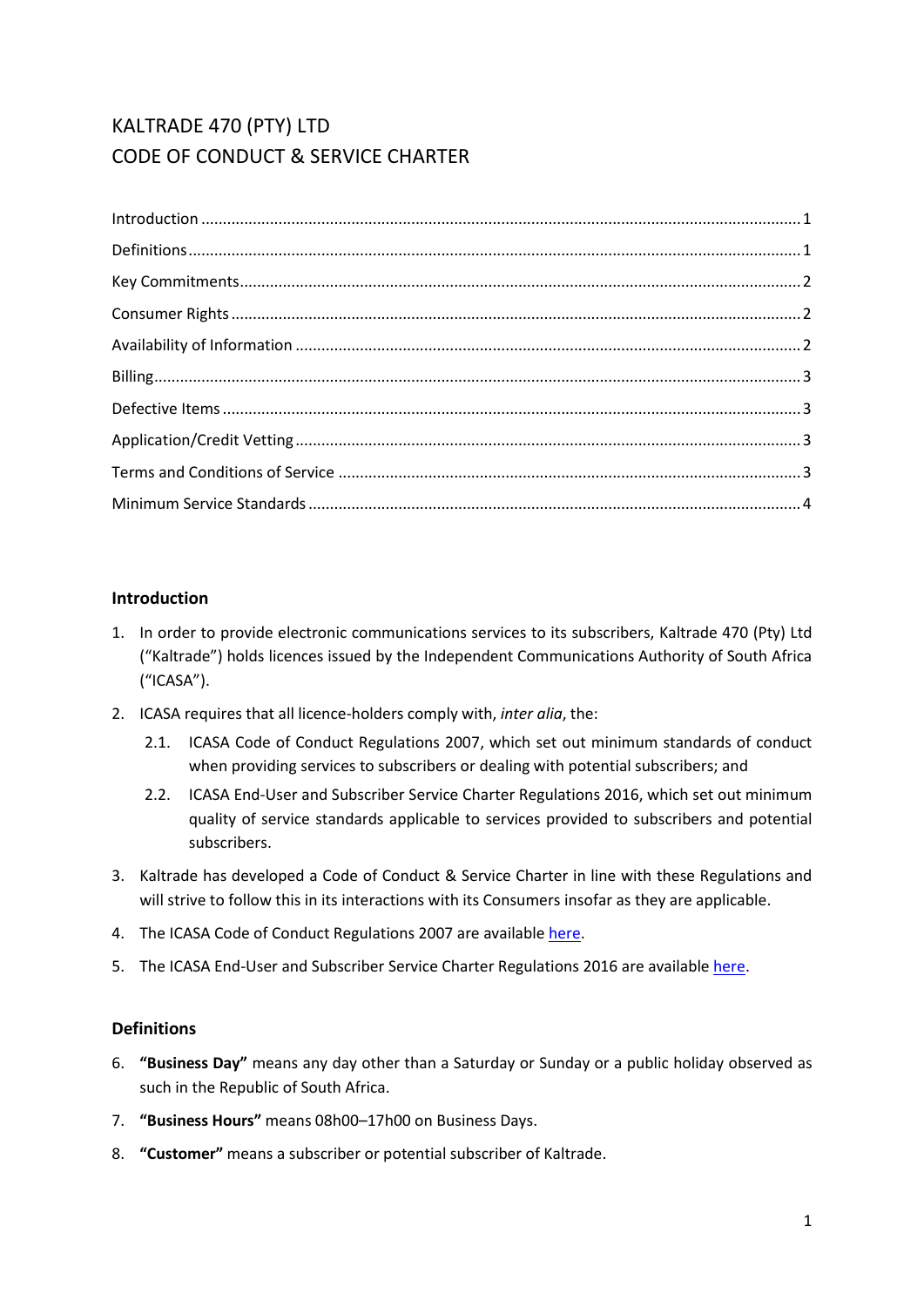## <span id="page-1-0"></span>**Key Commitments**

- 9. Kaltrade makes the following key commitments and will endeavour to:
	- 9.1. Act in a fair, reasonable and responsible manner in all dealings with Customers;
	- 9.2. Ensure that all its services and products meet the specifications as contained in Kaltrade's licences and all the relevant laws and regulations;
	- 9.3. Not unfairly discriminate against or between Customers on the basis of race, gender, sex, age, religion, belief, disability, ethnic background or sexual orientation;
	- 9.4. Display utmost courtesy and care when dealing with Customers;
	- 9.5. Provide Customers with information regarding services and pricing;
	- 9.6. Where requested to do so, to provide Customers with guidance with regard to their service needs;
	- 9.7. Keep the personal information of Customers confidential unless Kaltrade is:
		- In possession of written authorisation from the Customer to do so;
		- Required to release such information for the purpose of briefing Kaltrade's auditors, professional advisors or an accredited debt collection agency; and/or
		- Otherwise authorised or required by any law or an order of Court.
- 10. Customers have the right to refer Complaints to ICASA as more fully set out in Kaltrade's Complaints Procedures.

#### <span id="page-1-1"></span>**Consumer Rights**

- 11. The ICASA Code of Conduct Regulations 2007 stipulate the following (non-exhaustive) list of consumer rights held by consumers:
	- 11.1. A right to be provided with the required service without unfair discrimination;
	- 11.2. A right to choose the service provider of the consumer's choice;
	- 11.3. A right to receive information in the consumer's preferred language;
	- 11.4. A right to access and question records held by the service provider which relate to the consumer's relationship with the service provider;
	- 11.5. A right to the protection of the consumer's personal data, including the right not to have personal data sold to third parties without the consumer's permission;
	- 11.6. A right to port a number in terms of applicable regulations;
	- 11.7. A right to lodge a complaint; and
	- 11.8. A right to redress.

## <span id="page-1-2"></span>**Availability of Information**

- 12. The following information can be obtained from Kaltrade by email request to [EMAIL] (with no charge payable), and is available for inspection at Kaltrade's offices during Business Hours:
	- 12.1. Kaltrade's range of services/products on offer;
	- 12.2. Tariff rates applicable to each service offered;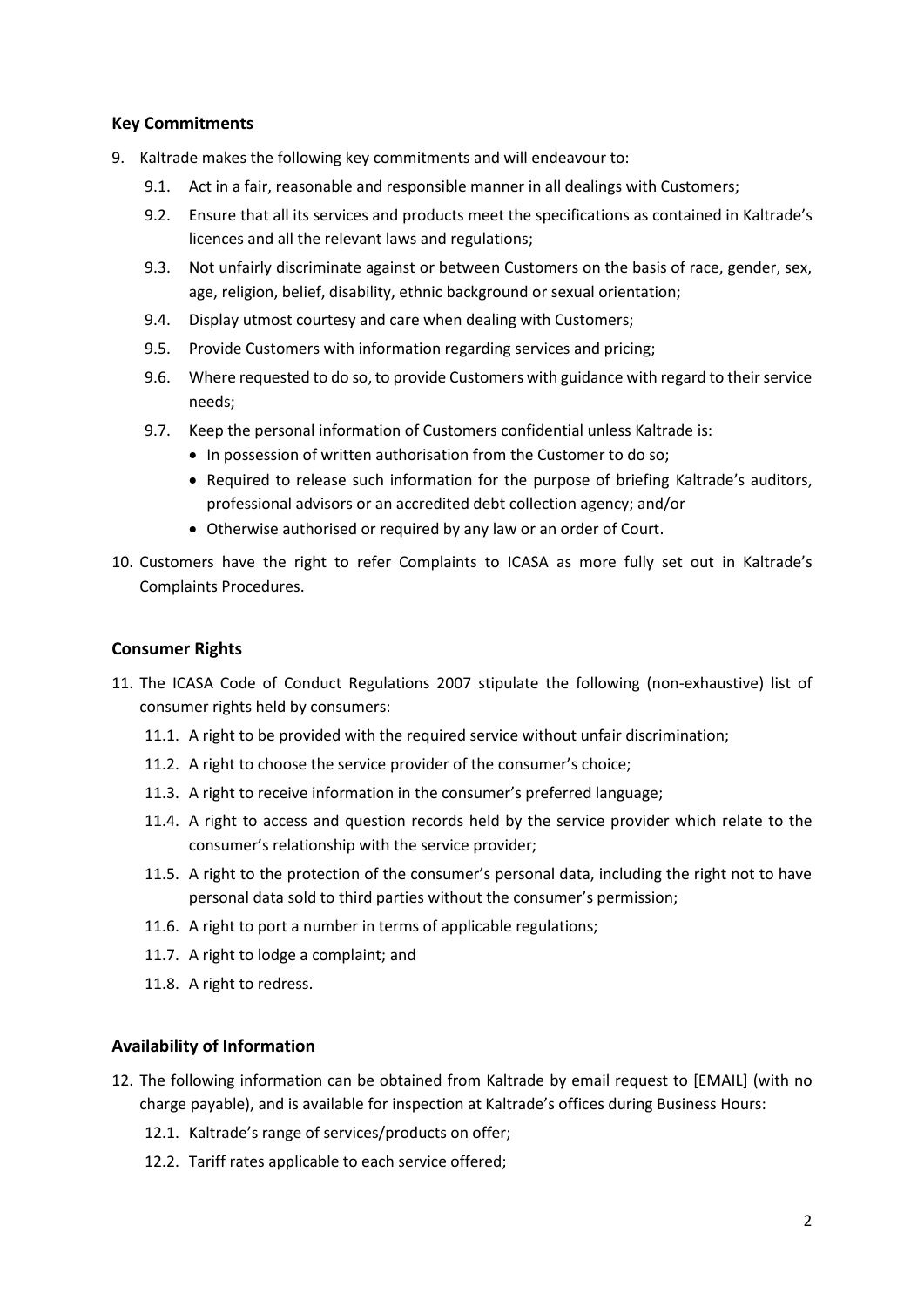- 12.3. Terms and conditions applicable to such services/products;
- 12.4. Payment terms;
- 12.5. Billing and billing processes;
- 12.6. Complaints Procedures which includes the General Complaints Procedure and the Billing Disputes Procedure; and
- 12.7. Relevant contact details.

#### <span id="page-2-0"></span>**Billing**

- 13. Kaltrade will provide the Customer with an itemised bill or invoice on request or where this is specified as part of the services provided to the Customer.
- <span id="page-2-1"></span>14. Billing terms are also set out on Kaltrade's invoices.

## **Defective Items**

15. Where a product is defective, Kaltrade will investigate the issue and will replace it in accordance with the manufacturer's warranty for that product.

## <span id="page-2-2"></span>**Application/Credit Vetting**

16. Where applicable, Kaltrade reserves the right to subject any application for services and/or products, including variations to existing services and/or products, to credit referencing and analysis by registered credit bureaux, and the Customer explicitly consents to the use of all information supplied by the Customer for this purpose and for the purpose of compliance with the National Credit Act 34 of 2005, as amended.

## <span id="page-2-3"></span>**Terms and Conditions of Service**

- 17. Kaltrade will provide the Customer with a copy of the written contract and/or terms and conditions (or link thereto) upon finalisation of a service agreement or as soon as is reasonably possible thereafter. Where an agreement is entered into telephonically, a copy of these documents will be provided to the Customer within 7 Business Days.
- 18. These documents will contain clear provisions relating to the nature of the contract, the rates and rules for the service, date and period of invoicing, the minimum duration of the contract, the manner and notice period for termination, any payments or rules which may be applicable for early termination, the possibility of tariff changes during the contract term, any additional costs (deposit, connection fee, administrative fees, insurance costs, hardware costs) that may be applicable, fair usage and other policies, and any other rules which may govern the relationship between Kaltrade and the Customer.
- 19. Where Kaltrade makes changes to the terms and conditions of its services, Kaltrade will inform the Customer of such changes within a fair and reasonable period.